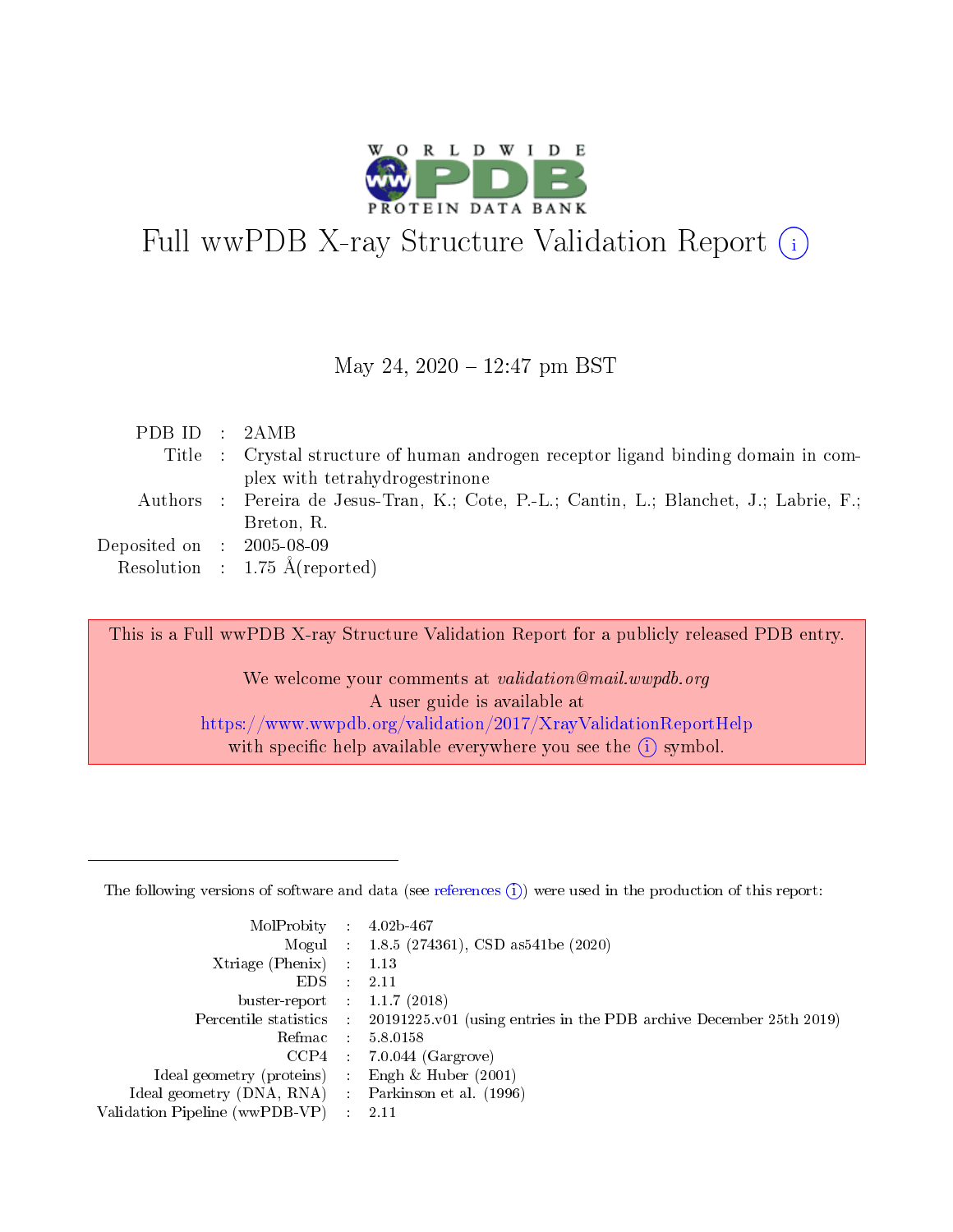# 1 [O](https://www.wwpdb.org/validation/2017/XrayValidationReportHelp#overall_quality)verall quality at a glance  $(i)$

The following experimental techniques were used to determine the structure: X-RAY DIFFRACTION

The reported resolution of this entry is 1.75 Å.

Percentile scores (ranging between 0-100) for global validation metrics of the entry are shown in the following graphic. The table shows the number of entries on which the scores are based.



| Metric                | Whole archive<br>$(\#\text{Entries})$ | Similar resolution<br>$(\#\text{Entries}, \text{resolution range}(\text{\AA}))$ |
|-----------------------|---------------------------------------|---------------------------------------------------------------------------------|
| $R_{free}$            | 130704                                | $2340(1.76-1.76)$                                                               |
| Clashscore            | 141614                                | $2466$ $(1.76-1.76)$                                                            |
| Ramachandran outliers | 138981                                | $2437(1.76-1.76)$                                                               |
| Sidechain outliers    | 138945                                | $2437(1.76-1.76)$                                                               |
| RSRZ outliers         | 127900                                | $2298(1.76-1.76)$                                                               |

The table below summarises the geometric issues observed across the polymeric chains and their fit to the electron density. The red, orange, yellow and green segments on the lower bar indicate the fraction of residues that contain outliers for  $>=3, 2, 1$  and 0 types of geometric quality criteria respectively. A grey segment represents the fraction of residues that are not modelled. The numeric value for each fraction is indicated below the corresponding segment, with a dot representing fractions <=5% The upper red bar (where present) indicates the fraction of residues that have poor fit to the electron density. The numeric value is given above the bar.

| Mol | ${\bf Chain}$ | Length | Quality of chain |     |    |
|-----|---------------|--------|------------------|-----|----|
|     |               |        | 6%               |     |    |
|     |               | 266    | 70%              | 17% | 8% |

The following table lists non-polymeric compounds, carbohydrate monomers and non-standard residues in protein, DNA, RNA chains that are outliers for geometric or electron-density-fit criteria:

| $^\mathrm{'}$ Mol |      |      |  |        | Type   Chain   Res   Chirality   Geometry   Clashes   Electron density |
|-------------------|------|------|--|--------|------------------------------------------------------------------------|
|                   |      | 1003 |  | $\sim$ |                                                                        |
|                   | GOL. | 1005 |  |        |                                                                        |

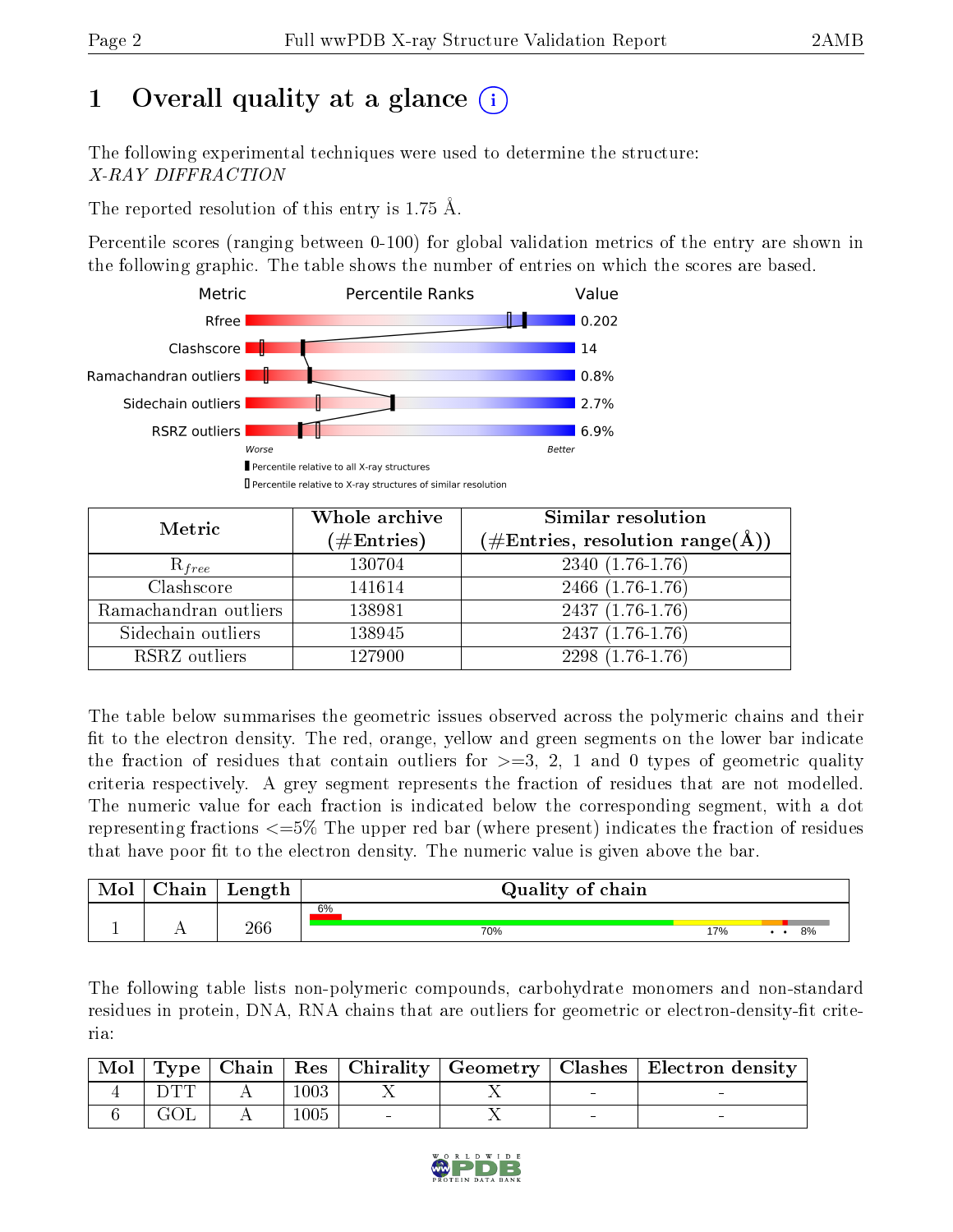# 2 Entry composition (i)

There are 7 unique types of molecules in this entry. The entry contains 2377 atoms, of which 0 are hydrogens and 0 are deuteriums.

In the tables below, the ZeroOcc column contains the number of atoms modelled with zero occupancy, the AltConf column contains the number of residues with at least one atom in alternate conformation and the Trace column contains the number of residues modelled with at most 2 atoms.

• Molecule 1 is a protein called Androgen receptor.

| Mol | ${\rm Chain}$ | Residues | $\rm{Atoms}$  |      |     | ZeroOcc | AltConf | $\operatorname{Trace} \mid$ |  |  |
|-----|---------------|----------|---------------|------|-----|---------|---------|-----------------------------|--|--|
|     | . .           | 246      | Tota.<br>2131 | 1370 | 361 | 378     | ◡<br>22 |                             |  |  |

• Molecule 2 is SULFATE ION (three-letter code: SO4) (formula: O<sub>4</sub>S).



|  | $Mol$   Chain   Residues | Atoms |  |  | $ZeroOcc$   AltConf |  |
|--|--------------------------|-------|--|--|---------------------|--|
|  |                          | Total |  |  |                     |  |

 Molecule 3 is 17-HYDROXY-18A-HOMO-19-NOR-17ALPHA-PREGNA-4,9,11-TRIEN-3- ONE (three-letter code: 17H) (formula:  $C_{21}H_{28}O_2$ ).

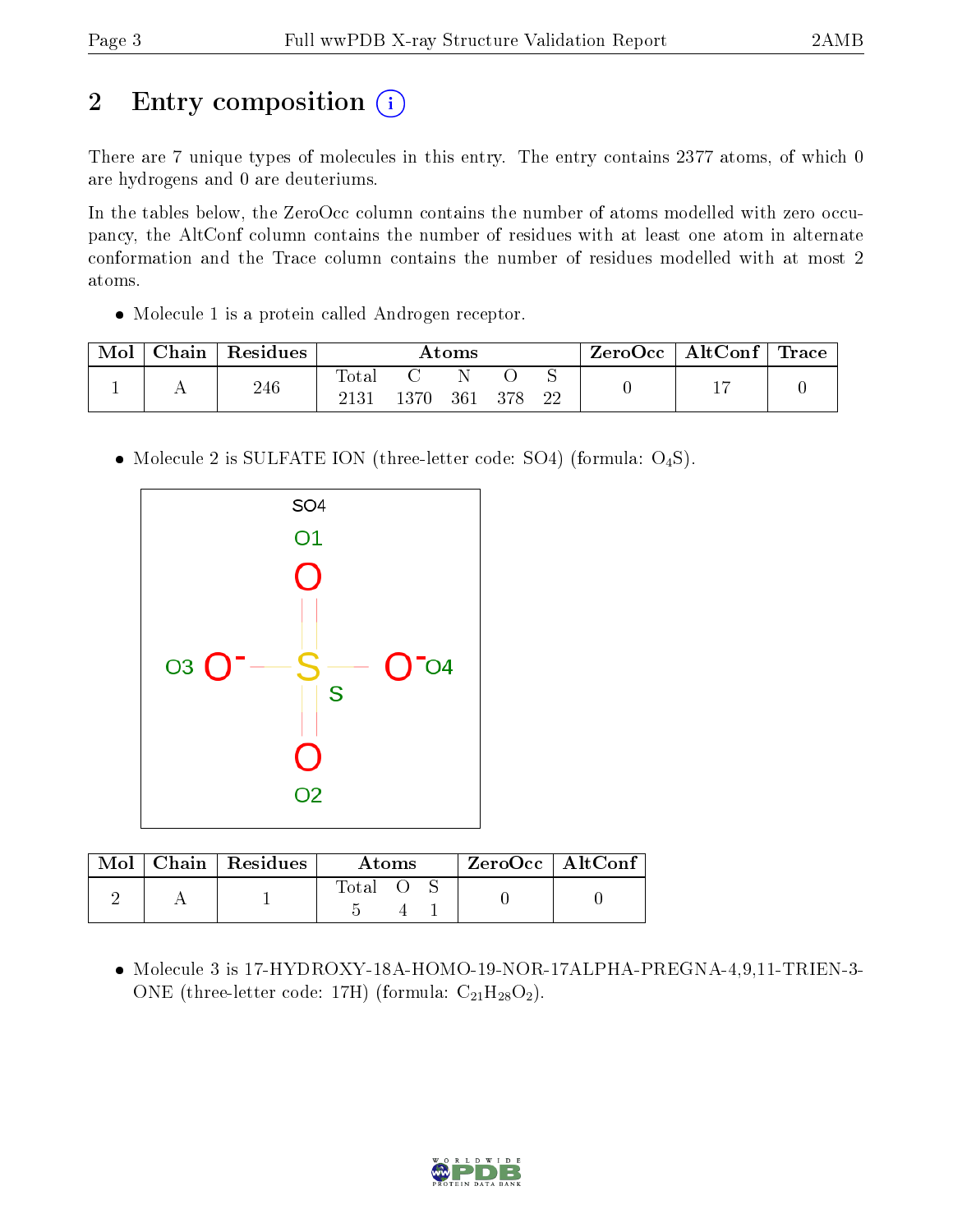

|  | $Mol$   Chain   Residues | Atoms                                                    |  |  | ZeroOcc   AltConf |  |
|--|--------------------------|----------------------------------------------------------|--|--|-------------------|--|
|  |                          | $\begin{array}{ccc} \text{Total} & \text{C} \end{array}$ |  |  |                   |  |

 Molecule 4 is 2,3-DIHYDROXY-1,4-DITHIOBUTANE (three-letter code: DTT) (formula:  $C_4H_{10}O_2S_2$ ).



|  | $Mol$   Chain   Residues | Atoms     |  |  |  | $\rm ZeroOcc \mid AltConf$ |  |
|--|--------------------------|-----------|--|--|--|----------------------------|--|
|  |                          | Total C O |  |  |  |                            |  |

 Molecule 5 is 4-(2-HYDROXYETHYL)-1-PIPERAZINE ETHANESULFONIC ACID (three-letter code: EPE) (formula:  $C_8H_{18}N_2O_4S$ ).

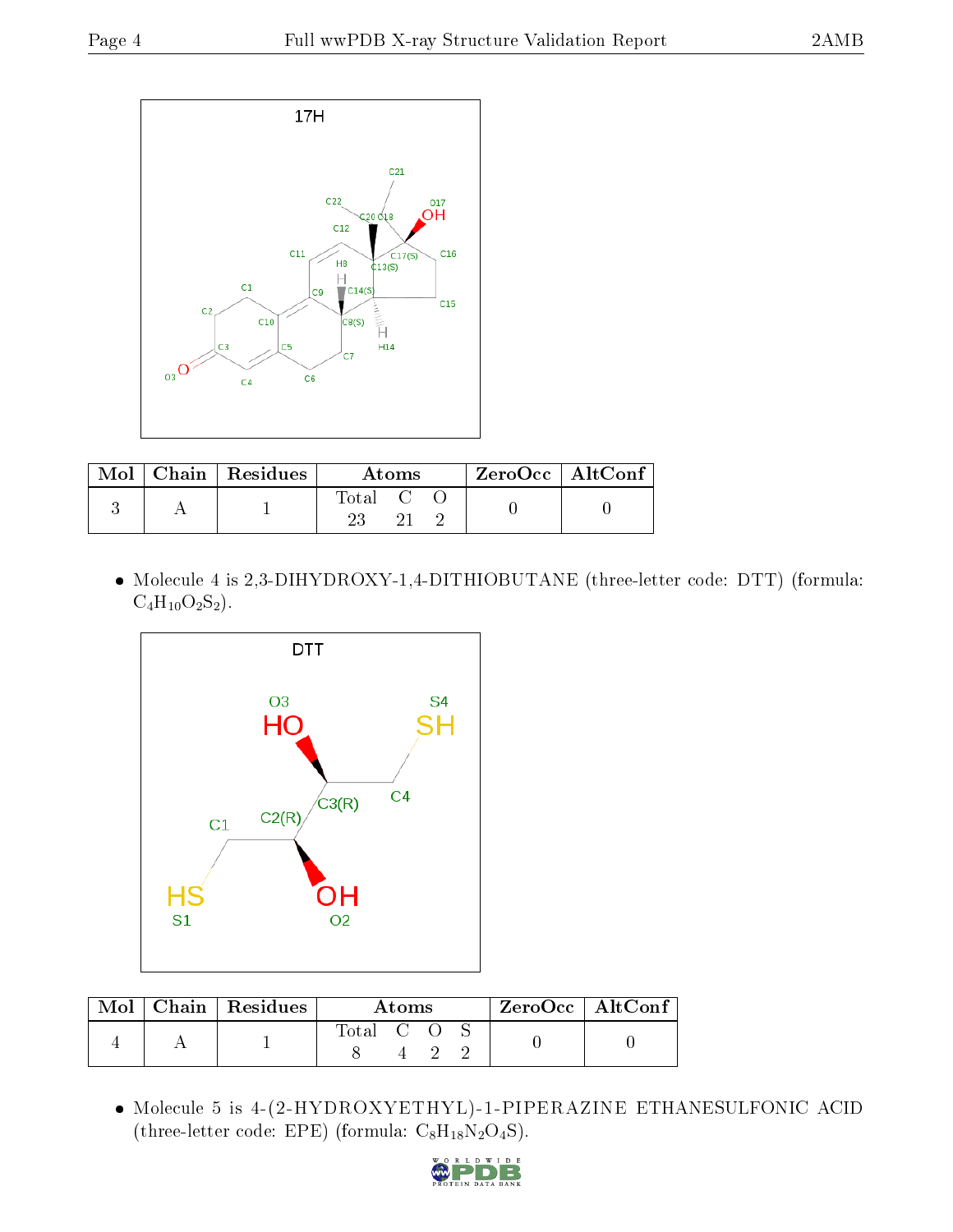

| Mol | Chain   Residues | Atoms       |  |  |  | ZeroOcc   AltConf |  |  |
|-----|------------------|-------------|--|--|--|-------------------|--|--|
|     |                  | Total C N O |  |  |  |                   |  |  |

• Molecule 6 is GLYCEROL (three-letter code: GOL) (formula:  $C_3H_8O_3$ ).



|  | $Mol$   Chain   Residues | Atoms     |  |  | $ZeroOcc$   AltConf |  |
|--|--------------------------|-----------|--|--|---------------------|--|
|  |                          | Total C C |  |  |                     |  |

 $\bullet\,$  Molecule 7 is water.

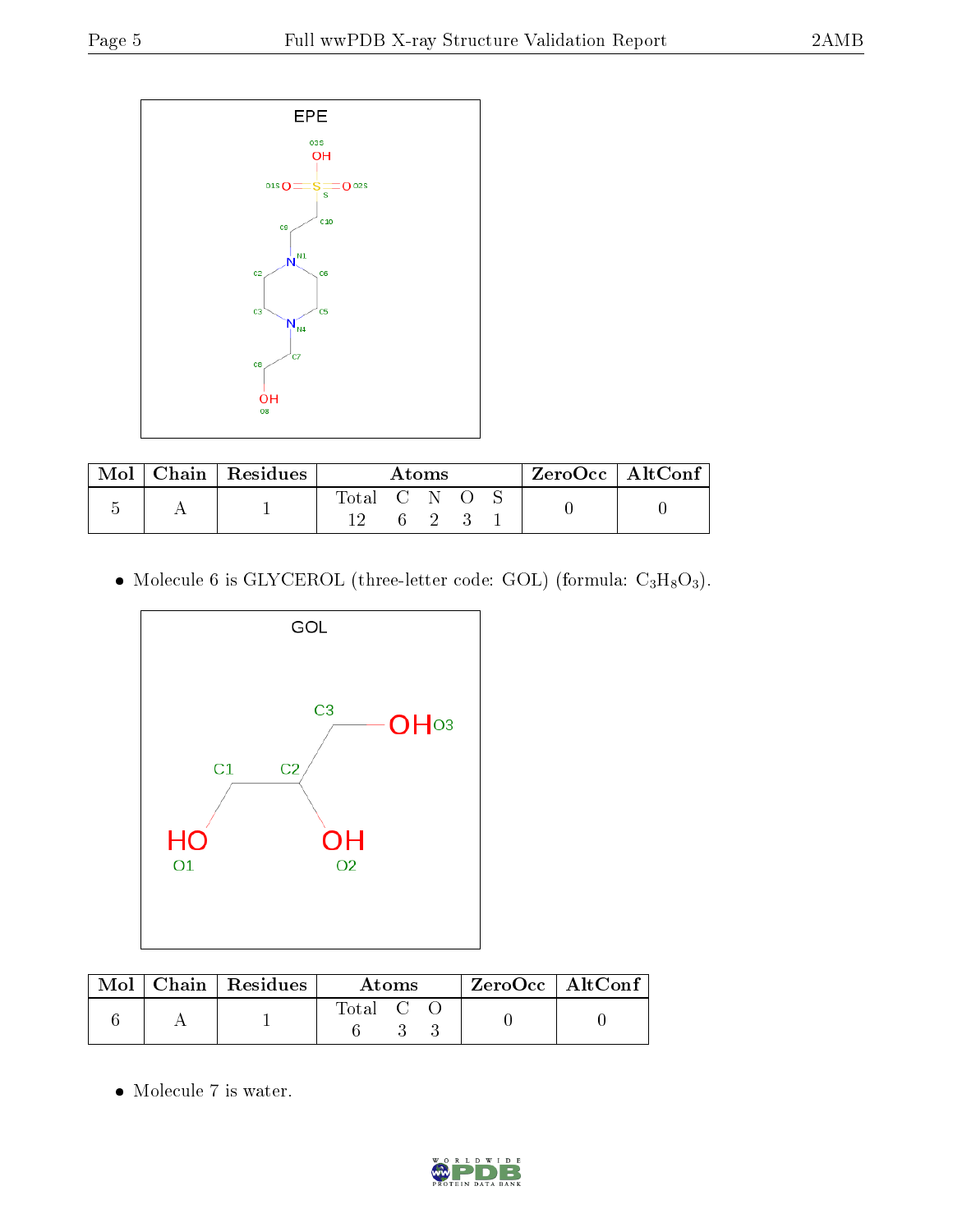|  | $Mol$   Chain   Residues | Atoms                 | $ZeroOcc$   AltConf |  |
|--|--------------------------|-----------------------|---------------------|--|
|  | 192                      | Total<br>192<br>1 Q S |                     |  |

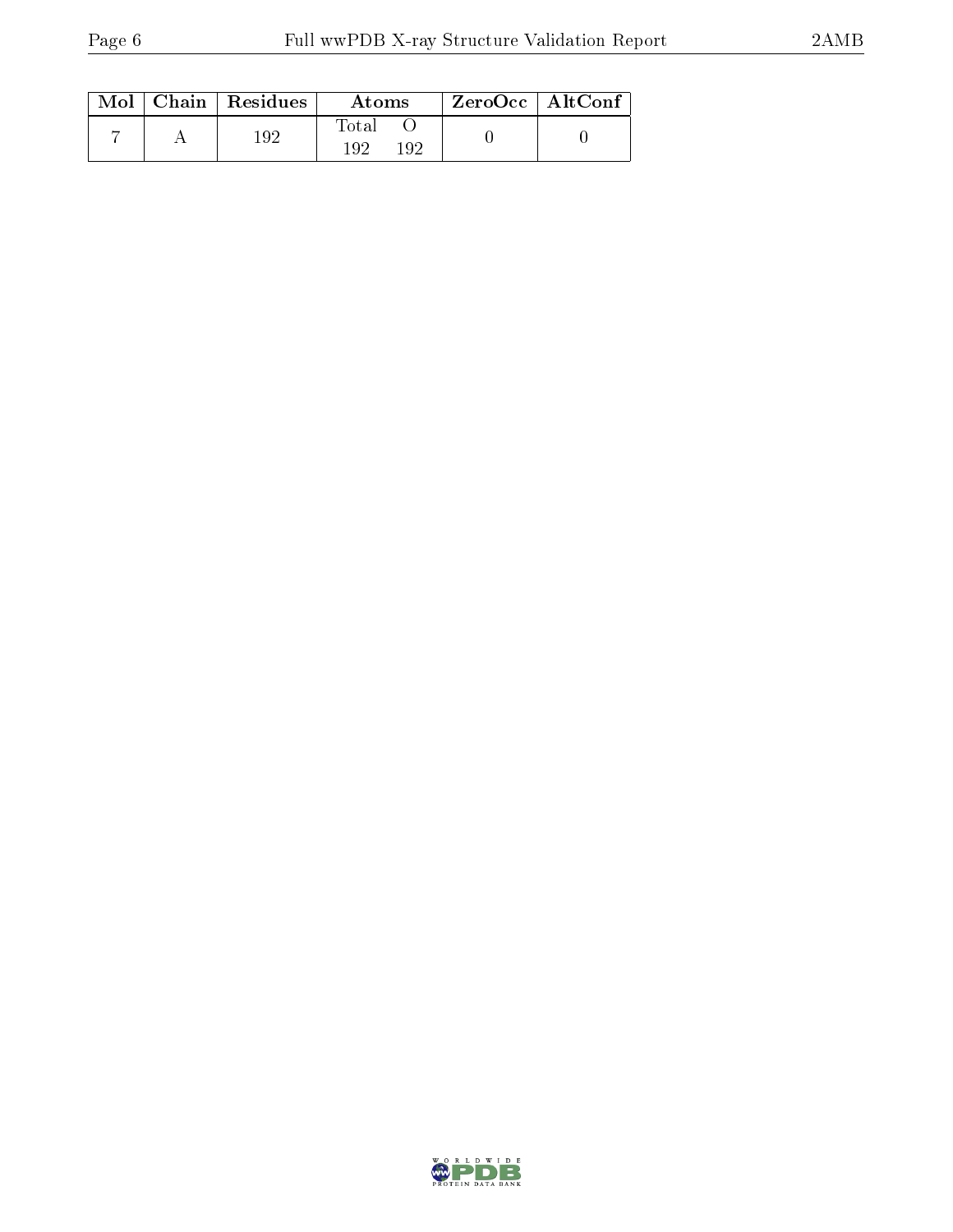## 3 Residue-property plots  $(i)$

These plots are drawn for all protein, RNA and DNA chains in the entry. The first graphic for a chain summarises the proportions of the various outlier classes displayed in the second graphic. The second graphic shows the sequence view annotated by issues in geometry and electron density. Residues are color-coded according to the number of geometric quality criteria for which they contain at least one outlier: green  $= 0$ , yellow  $= 1$ , orange  $= 2$  and red  $= 3$  or more. A red dot above a residue indicates a poor fit to the electron density (RSRZ  $> 2$ ). Stretches of 2 or more consecutive residues without any outlier are shown as a green connector. Residues present in the sample, but not in the model, are shown in grey.



• Molecule 1: Androgen receptor

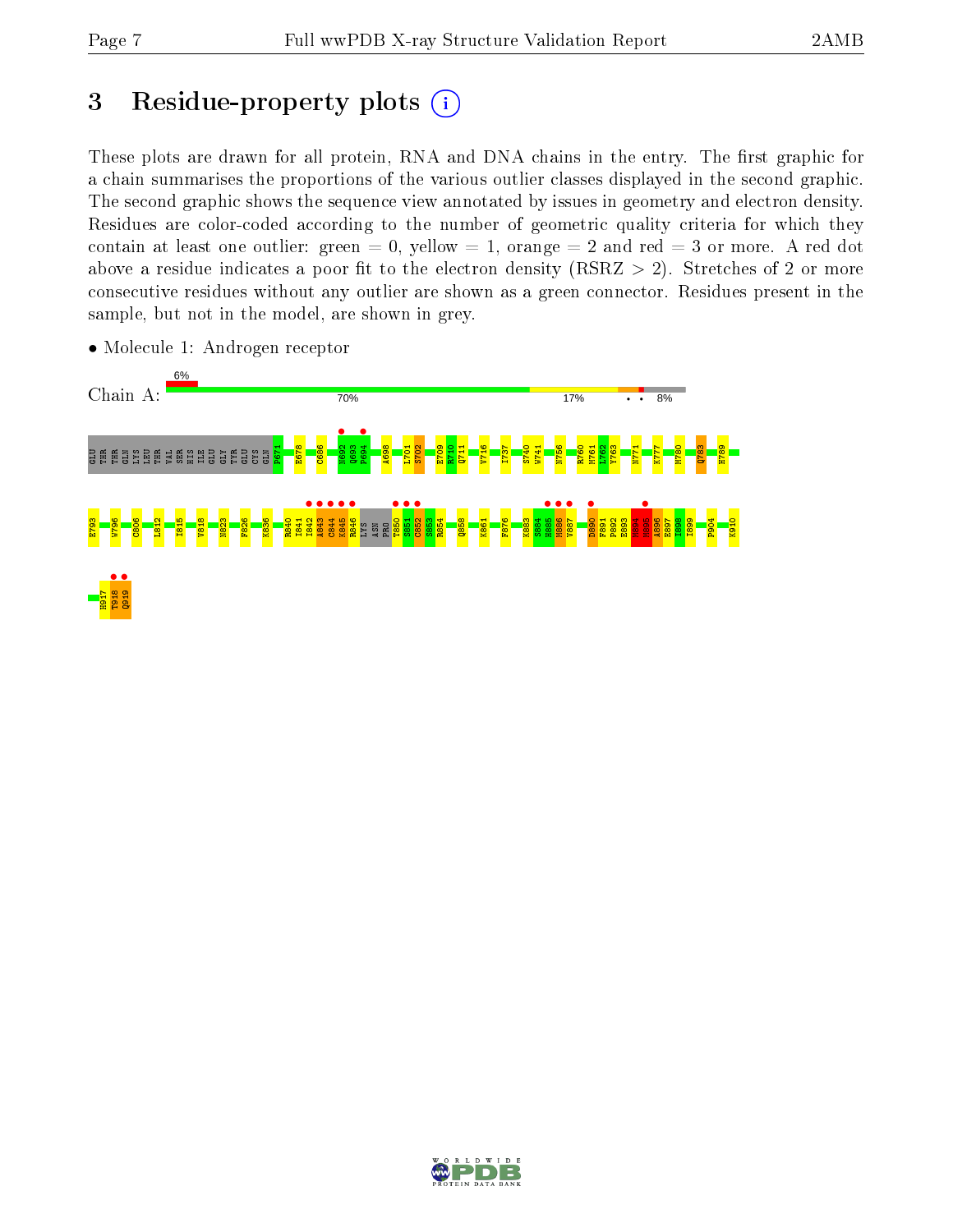## 4 Data and refinement statistics  $(i)$

| Property                                                         | Value                                                       | Source                       |
|------------------------------------------------------------------|-------------------------------------------------------------|------------------------------|
| Space group                                                      | P 21 21 21                                                  | Depositor                    |
| Cell constants                                                   | $54.31\overline{\text{A}}$<br>$66.\overline{04A}$<br>71.37Å | Depositor                    |
| a, b, c, $\alpha$ , $\beta$ , $\gamma$                           | $90.00^\circ$<br>$90.00^{\circ}$<br>$90.00^\circ$           |                              |
| Resolution $(A)$                                                 | 19.30<br>$-1.75$                                            | Depositor                    |
|                                                                  | 19.30<br>$-1.75$                                            | <b>EDS</b>                   |
| % Data completeness                                              | $95.9(19.30-1.75)$                                          | Depositor                    |
| (in resolution range)                                            | $96.7(19.30-1.75)$                                          | <b>EDS</b>                   |
| $R_{merge}$                                                      | 0.06                                                        | Depositor                    |
| $\mathrm{R}_{sym}$                                               | 0.06                                                        | Depositor                    |
| $\sqrt{I/\sigma(I)} > 1$                                         | 2.61 (at $1.75\text{\AA}$ )                                 | Xtriage                      |
| Refinement program                                               | <b>CNS 1.1</b>                                              | Depositor                    |
|                                                                  | 0.186<br>0.209<br>$\sim$                                    | Depositor                    |
| $R, R_{free}$                                                    | 0.179<br>0.202<br>$\mathcal{L}_{\mathcal{A}}$               | DCC                          |
| $R_{free}$ test set                                              | 1295 reflections $(5.09\%)$                                 | wwPDB-VP                     |
| Wilson B-factor $(A^2)$                                          | 21.6                                                        | Xtriage                      |
| Anisotropy                                                       | 0.464                                                       | Xtriage                      |
| Bulk solvent $k_{sol}(\text{e}/\text{A}^3), B_{sol}(\text{A}^2)$ | 0.35, 57.1                                                  | <b>EDS</b>                   |
| L-test for twinning <sup>2</sup>                                 | $< L >$ = 0.49, $< L2$ > = 0.32                             | Xtriage                      |
| Estimated twinning fraction                                      | No twinning to report.                                      | $\overline{\text{X}}$ triage |
| $\overline{F_o, F_c}$ correlation                                | 0.96                                                        | <b>EDS</b>                   |
| Total number of atoms                                            | 2377                                                        | wwPDB-VP                     |
| Average B, all atoms $(A^2)$                                     | 27.0                                                        | wwPDB-VP                     |

Xtriage's analysis on translational NCS is as follows: The largest off-origin peak in the Patterson function is  $7.29\%$  of the height of the origin peak. No significant pseudotranslation is detected.

<sup>&</sup>lt;sup>2</sup>Theoretical values of  $\langle |L| \rangle$ ,  $\langle L^2 \rangle$  for acentric reflections are 0.5, 0.333 respectively for untwinned datasets, and 0.375, 0.2 for perfectly twinned datasets.



<span id="page-7-1"></span><span id="page-7-0"></span><sup>1</sup> Intensities estimated from amplitudes.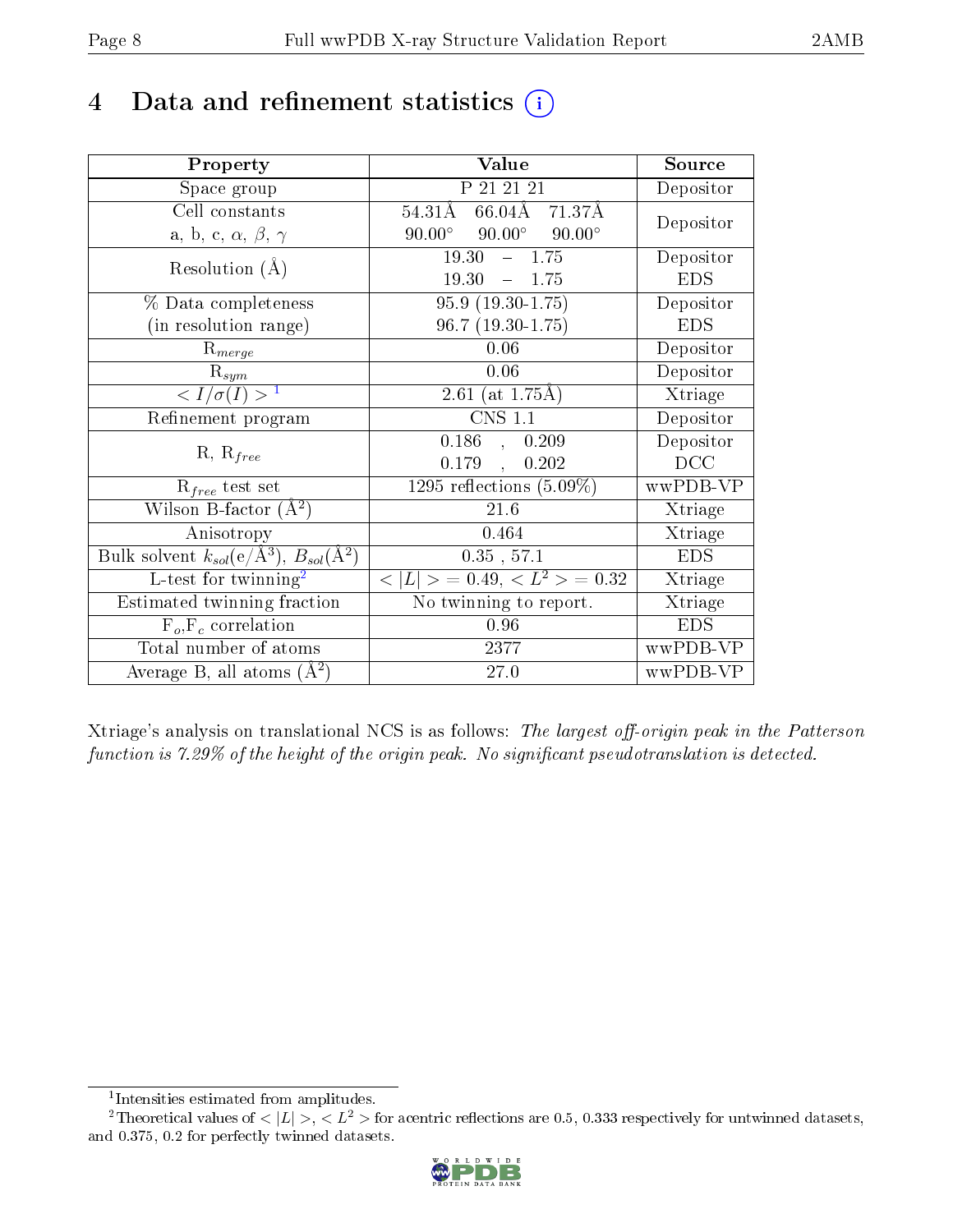# 5 Model quality  $(i)$

## 5.1 Standard geometry  $(i)$

Bond lengths and bond angles in the following residue types are not validated in this section: GOL, EPE, DTT, SO4, 17H

The Z score for a bond length (or angle) is the number of standard deviations the observed value is removed from the expected value. A bond length (or angle) with  $|Z| > 5$  is considered an outlier worth inspection. RMSZ is the root-mean-square of all Z scores of the bond lengths (or angles).

|               |      | Bond lengths        | Bond angles |                     |  |
|---------------|------|---------------------|-------------|---------------------|--|
| $Mol$   Chain | RMSZ | # $ Z  > 5$         | RMSZ        | $\# Z  > 5$         |  |
|               |      | $11/2180$ $(0.5\%)$ |             | $15/2940$ $(0.5\%)$ |  |

Chiral center outliers are detected by calculating the chiral volume of a chiral center and verifying if the center is modelled as a planar moiety or with the opposite hand.A planarity outlier is detected by checking planarity of atoms in a peptide group, atoms in a mainchain group or atoms of a sidechain that are expected to be planar.

|  | $\mid$ Mol $\mid$ Chain $\mid$ #Chirality outliers $\mid$ #Planarity outliers $\mid$ |
|--|--------------------------------------------------------------------------------------|
|  |                                                                                      |

All (11) bond length outliers are listed below:

| Mol          | Chain | Res    | <b>Type</b> | Atoms   | $\mathbf{Z}$ | Observed $(A)$ | Ideal(A) |
|--------------|-------|--------|-------------|---------|--------------|----------------|----------|
|              | А     | 895[A] | MET         | $C-N$   | $-15.65$     | 0.98           | 1.34     |
| 1            | А     | 895[B] | <b>MET</b>  | $C-N$   | $-15.65$     | 0.98           | 1.34     |
| 1            | А     | 917    | HIS         | $C-N$   | 13.15        | 1.64           | 1.34     |
| $\mathbf{1}$ | А     | 896    | <b>ALA</b>  | $CA-CB$ | $-11.73$     | 1.27           | 1.52     |
| 1            | А     | 852    | <b>CYS</b>  | $C-N$   | $-11.55$     | 1.07           | 1.34     |
| 1            | А     | 894    | MET         | $C-N$   | $-10.30$     | 1.10           | 1.34     |
| 1            | А     | 843    | ALA         | $C-O$   | $-9.87$      | 1.04           | 1.23     |
| 1            | А     | 918    | THR         | $C-O$   | 8.01         | 1.38           | 1.23     |
| $\mathbf{1}$ | А     | 886    | MET         | $C-O$   | $-5.30$      | 1.13           | 1.23     |
| $\mathbf{1}$ | А     | 895[A] | MET         | $N$ -CA | 5.09         | 1.56           | 1.46     |
| 1            | А     | 895[B] | MET         | N-CA    | 5.09         | 1.56           | 1.46     |

All (15) bond angle outliers are listed below:

| $\text{Mol}$ | Chain | $\operatorname{Res}% \left( \mathcal{N}\right) \equiv\operatorname{Res}(\mathcal{N}_{0})\cap\mathcal{N}_{1}$ | Type | Atoms    |          | Observed( $^o$ )   Ideal( $^o$ ) |        |
|--------------|-------|--------------------------------------------------------------------------------------------------------------|------|----------|----------|----------------------------------|--------|
|              |       | 895[A]                                                                                                       | MET  | $CA-C-N$ | $-13.21$ | 88.13                            | 117.20 |
|              |       | 895[B]                                                                                                       | MET  | $CA-C-N$ | $-13.21$ | 88.13                            | 117.20 |

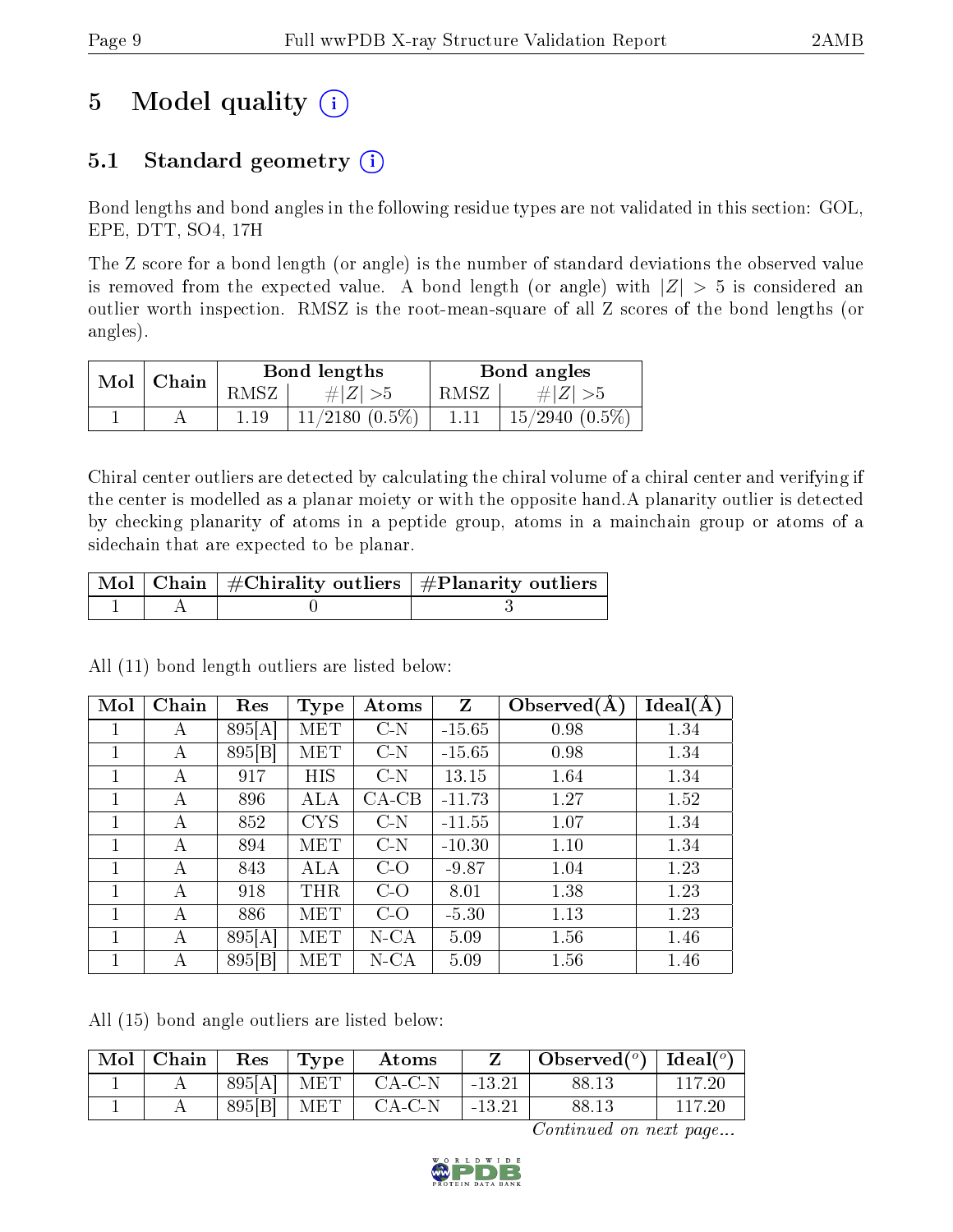| Mol          | Chain | Res    | Type       | Atoms      | $\mathbf{Z}$ | Observed $(°)$ | Ideal $(°)$ |
|--------------|-------|--------|------------|------------|--------------|----------------|-------------|
|              | А     | 895[A] | MET        | $C-N-CA$   | $-10.89$     | 94.47          | 121.70      |
| 1            | А     | 895[B] | <b>MET</b> | $C-N-CA$   | $-10.89$     | 94.47          | 121.70      |
|              | А     | 844    | <b>CYS</b> | $N$ -CA-C  | 10.40        | 139.09         | 111.00      |
| 1            | А     | 918    | THR        | $CA-C-N$   | $-9.28$      | 96.79          | 117.20      |
|              | А     | 895[A] | MET        | $O-C-N$    | 8.07         | 135.61         | 122.70      |
| 1.           | А     | 895 B  | <b>MET</b> | $O-C-N$    | 8.07         | 135.61         | 122.70      |
| 1            | А     | 843    | ALA        | $O-C-N$    | $-7.04$      | 111.44         | 122.70      |
|              | А     | 686    | <b>CYS</b> | $CA-CB-SG$ | 6.80         | 126.25         | 114.00      |
| 1            | А     | 843    | ALA        | $CA-C-N$   | 6.42         | 131.32         | 117.20      |
| 1            | А     | 850    | THR        | $CA-C-N$   | $-6.19$      | 103.57         | 117.20      |
| $\mathbf{1}$ | А     | 852    | <b>CYS</b> | $C-N-CA$   | 5.66         | 135.85         | 121.70      |
|              | А     | 918    | THR        | $O$ C-N    | 5.53         | 131.54         | 122.70      |
|              | А     | 894    | MET        | O C N      | $-5.48$      | 113.94         | 122.70      |

Continued from previous page...

There are no chirality outliers.

All (3) planarity outliers are listed below:

| Mol | Chain | $\operatorname{Res}% \left( \mathcal{N}\right) \equiv\operatorname{Res}(\mathcal{N}_{0},\mathcal{N}_{0})$ | <b>Type</b> | Group     |
|-----|-------|-----------------------------------------------------------------------------------------------------------|-------------|-----------|
|     |       | 894                                                                                                       | M ET I      | Mainchain |
|     |       | 895 <sub>[A</sub>                                                                                         | M ET L      | Mainchain |

## 5.2 Too-close contacts  $(i)$

In the following table, the Non-H and H(model) columns list the number of non-hydrogen atoms and hydrogen atoms in the chain respectively. The H(added) column lists the number of hydrogen atoms added and optimized by MolProbity. The Clashes column lists the number of clashes within the asymmetric unit, whereas Symm-Clashes lists symmetry related clashes.

| Mol |      | Chain   Non-H   $H (model)$ | $\vert$ H(added) |    | $Clashes$   Symm-Clashes |
|-----|------|-----------------------------|------------------|----|--------------------------|
|     | 2131 |                             | 2097             | 57 |                          |
|     |      |                             |                  |    |                          |
| 61  | 23   |                             | 28               |    |                          |
|     |      |                             |                  |    |                          |
|     | 12   |                             | 13               |    |                          |
|     |      |                             |                  |    |                          |
|     | 192  |                             |                  |    |                          |
|     | 2377 |                             | 2148             | 60 |                          |

The all-atom clashscore is defined as the number of clashes found per 1000 atoms (including hydrogen atoms). The all-atom clashscore for this structure is 14.

All (60) close contacts within the same asymmetric unit are listed below, sorted by their clash

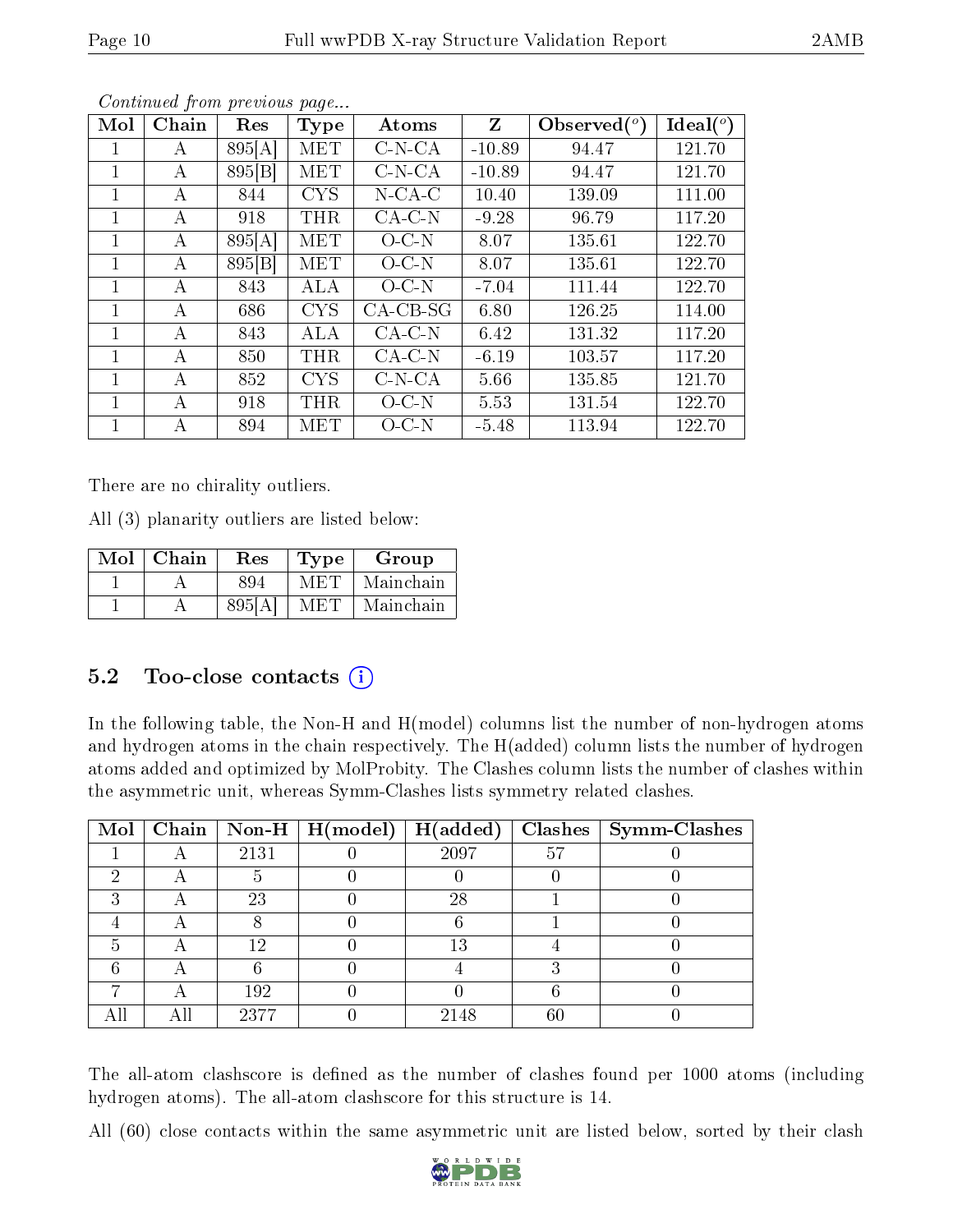magnitude.

| Atom-1                                     | Atom-2               | Interatomic       | Clash             |
|--------------------------------------------|----------------------|-------------------|-------------------|
|                                            |                      | distance $(\AA)$  | overlap $(A)$     |
| 1:A:895[B]:MET:C                           | 1: A:896:ALA:CA      | 1.91              | 1.38              |
| 4:A:1003:DTT:O3                            | 4:A:1003:DTT:S1      |                   | 0.98              |
| 1:A:789:HIS:HE1                            | 5:A:1004:EPE:O3S     | 1.67              | 0.78              |
| 1:A:741:TRP:HZ2                            | 1:A:895[B]:MET:HE1   | 1.51              | 0.76              |
| 1: A:741:TRP:HZ2                           | 1:A:895[B]: MET:CE   | 2.03              | 0.72              |
| 1:A:836:LYS:HE3                            | 1: A:840:ARG:NH2     | 2.08              | 0.69              |
| 1: A:861:LYS:NZ                            | 7:A:95:HOH:O         | 2.25              | 0.69              |
| 1:A:895[B]:MET:C                           | 1:A:896:ALA:N        | 0.74              | 0.69              |
| 1:A:895[B]:MET:O                           | 1:A:896:ALA:CA       | 2.22              | 0.69              |
| 1: A:741:TRP: CZ2                          | 1:A:895[B]: MET:CE   | 2.78              | $\overline{0.67}$ |
| $1:A:890\overline{[A]:}\overline{ASP:OD1}$ | 1:A:890[A]:ASP:C     | 2.35              | 0.65              |
| 1:A:711[A]:GLN:HE22                        | 6: A: 1005: GOL: H12 | 1.61              | 0.64              |
| 1:A:793[B]:GLU:OE1                         | 7:A:130:HOH:O        | 2.13              | 0.63              |
| 1:A:711[A]:GLN:HE22                        | 6:A:1005:GOL:C1      | 2.11              | 0.62              |
| 1: A:709: GLU:OE1                          | 1:A:894:MET:HB2      | 2.00              | 0.62              |
| 1:A:741:TRP:CZ2                            | 1:A:895[B]:MET:HE1   | 2.33              | 0.61              |
| 1:A:843:ALA:O                              | 1:A:845:LYS:N        | 2.34              | 0.61              |
| 1:A:883:LYS:O                              | 1: A:886:MET:HG2     | 2.01              | 0.61              |
| 1:A:818[A]:VAL:HG12                        | 1:A:910:LYS:O        | 2.02              | 0.59              |
| 1:A:777[B]:LYS:HB3                         | 1:A:777[B]:LYS:NZ    | $2.17\,$          | 0.58              |
| 1:A:823[A]:ASN:ND2                         | 1:A:826:PHE:CE1      | 2.72              | 0.58              |
| 1:A:846:ARG:HB2                            | 1: A:852:CYS:SG      | 2.44              | 0.58              |
| 1:A:892:PRO:O                              | 1:A:895[A]:MET:HG2   | 2.03              | 0.58              |
| 1: A:761:MET:HE3                           | 1:A:771:ASN:HB3      | 1.86              | 0.57              |
| 1: A:836: LYS: HE3                         | 1:A:840:ARG:HH22     | 1.71              | 0.56              |
| 1:A:895[B]:MET:C                           | 1: A:896:ALA:C       | 2.64              | 0.55              |
| 1:A:895[A]:MET:O                           | 1: A:896:ALA:C       | $\overline{2.41}$ | 0.53              |
| 1: A:796:TRP:CD2                           | 5:A:1004:EPE:H61     | 2.44              | 0.53              |
| 1:A:895[B]:MET:O                           | 1:A:896:ALA:C        | 2.47              | 0.53              |
| 1:A:897[A]:GLU:HA                          | 1:A:897[A]:GLU:OE1   | 2.09              | 0.52              |
| 1:A:678[A]:GLU:HG2                         | 7:A:195:HOH:O        | 2.11              | 0.51              |
| 1: A:761: MET:CE                           | 1:A:771:ASN:HB3      | 2.39              | 0.51              |
| 1: A:846:ARG:CB                            | 1: A:852: CYS:SG     | 2.98              | 0.51              |
| 1: A:783: GLN:H                            | 1:A:783:GLN:NE2      | 2.09              | 0.51              |
| 1:A:919:GLN:NE2                            | 1: A:919: GLN: HA    | 2.26              | 0.50              |
| 1: A:836: LYS: CE                          | 1: A:840:ARG:NH2     | 2.74              | 0.50              |
| 1:A:709:GLU:OE1                            | 1:A:895[B]:MET:HG2   | 2.13              | 0.48              |
| 1:A:895[A]:MET:HG3                         | 1:A:896:ALA:N        | 2.28              | 0.47              |
| 6:A:1005:GOL:C3                            | 7:A:129:HOH:O        | 2.62              | 0.47              |
| 1:A:740[A].SER:OG                          | 1:A:815:ILE:HG22     | 2.15              | 0.46              |
| 1:A:740[B]:SER:OG                          | 1:A:812:LEU:HD12     | 2.14              | 0.46              |

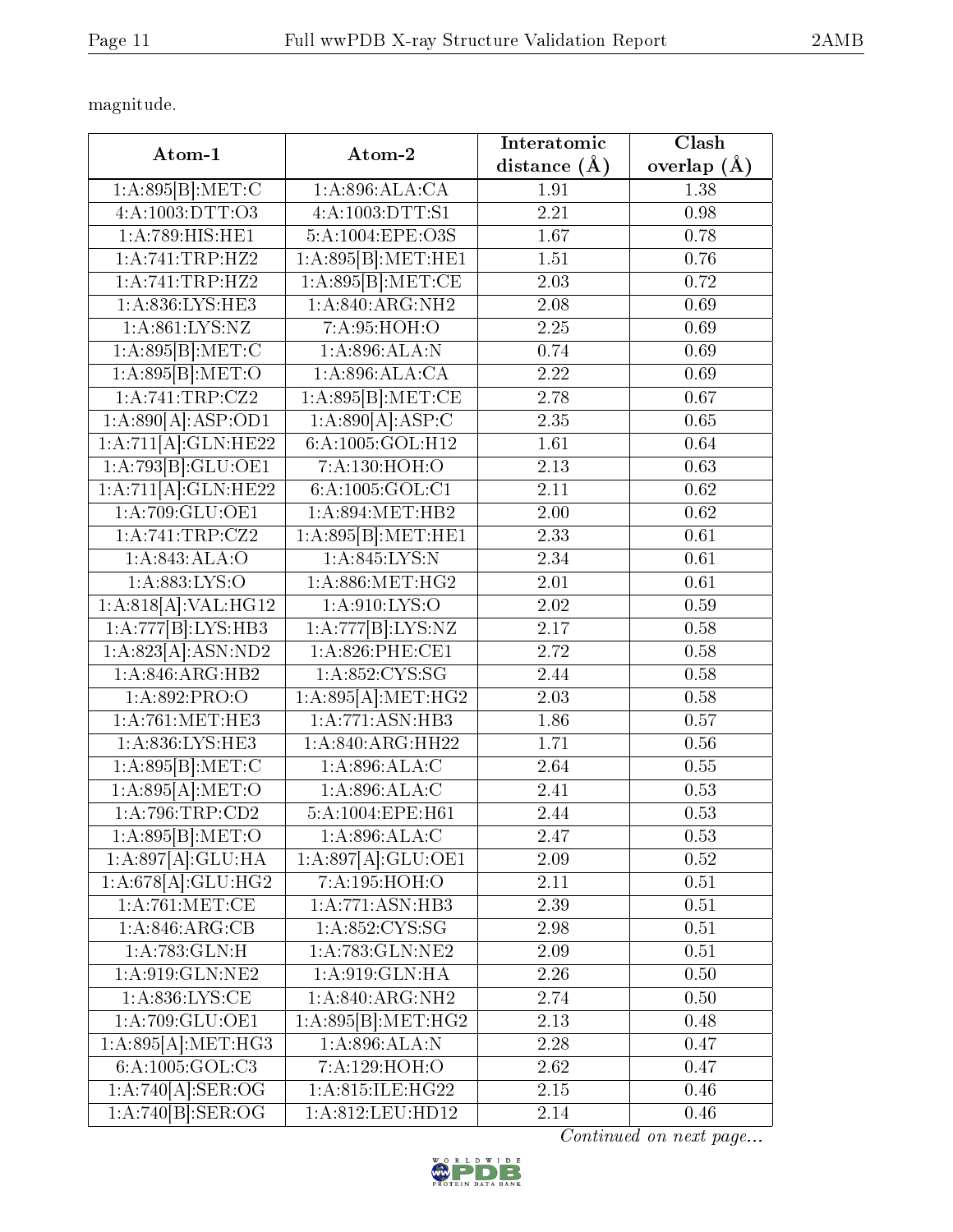| Atom-1              | Atom-2                        | Interatomic      | Clash         |
|---------------------|-------------------------------|------------------|---------------|
|                     |                               | distance $(\AA)$ | overlap $(A)$ |
| 1:A:895[B]:MET:CB   | 1:A:896:ALA:N                 | 2.62             | 0.46          |
| 1: A:894:MET:HE3    | 7:A:173:HOH:O                 | 2.16             | 0.46          |
| 1:A:780[A]:MET:HG2  | 1: A:876:PHE:CZ               | 2.51             | 0.45          |
| 1:A:841:ILE:HG13    | 1:A:842:ILE:N                 | 2.31             | 0.45          |
| 1: A:806[A]: CYS:SG | 7:A:150:HOH:O                 | 2.24             | 0.45          |
| 1:A:854:ARG:O       | 1: A:858: GLN: HG3            | 2.16             | 0.45          |
| 1:A:701:LEU:HD22    | 3:A:1001:17H:H211             | 1.99             | 0.45          |
| 1: A:836: LYS: CE   | 1: A:840:ARG:HH21             | 2.30             | 0.45          |
| 1:A:698:ALA:O       | 1:A:702[A].SER:HB3            | 2.17             | 0.45          |
| 1:A:890[A]:ASP:OD1  | 1:A:891:PHE:N                 | 2.50             | 0.45          |
| 1:A:756:ASN:ND2     | 1: A:763:TYR:CE2              | 2.86             | 0.43          |
| 1:A:893:GLU:O       | 1: A:895[A]: MET:N            | 2.51             | 0.43          |
| 1:A:789:HIS:CE1     | 5:A:1004:EPE:O3S              | 2.59             | 0.42          |
| 1:A:777[B]:LYS:HB3  | 1:A:777[B]:LYS:HZ3            | 1.81             | 0.42          |
| 1:A:899:ILE:O       | 1: A:904: PRO:HD3             | 2.19             | 0.42          |
| 1: A:836: LYS: HE2  | 1:A:840:ARG:HH21              | 1.85             | 0.42          |
| 5:A:1004:EPE:H101   | 5:A:1004:EPE:H21              | 1.72             | 0.41          |
| 1:A:716:VAL:HG22    | 1:A:737:ILE:HG21              | 2.03             | 0.41          |
| 1: A:886: MET:HG3   | $1:A:887:\overline{VAL:HG13}$ | 2.03             | 0.41          |

Continued from previous page...

There are no symmetry-related clashes.

## 5.3 Torsion angles (i)

#### 5.3.1 Protein backbone (i)

In the following table, the Percentiles column shows the percent Ramachandran outliers of the chain as a percentile score with respect to all X-ray entries followed by that with respect to entries of similar resolution.

The Analysed column shows the number of residues for which the backbone conformation was analysed, and the total number of residues.

| Mol   Chain | Analysed                                |  |          | Favoured   Allowed   Outliers   Percentiles |
|-------------|-----------------------------------------|--|----------|---------------------------------------------|
|             | $259/266$ (97\%)   249 (96\%)   8 (3\%) |  | $2(1\%)$ | $19$ 6                                      |

All (2) Ramachandran outliers are listed below:

| Mol | Chain | Res | L'ype |
|-----|-------|-----|-------|
|     |       |     |       |
|     |       |     |       |

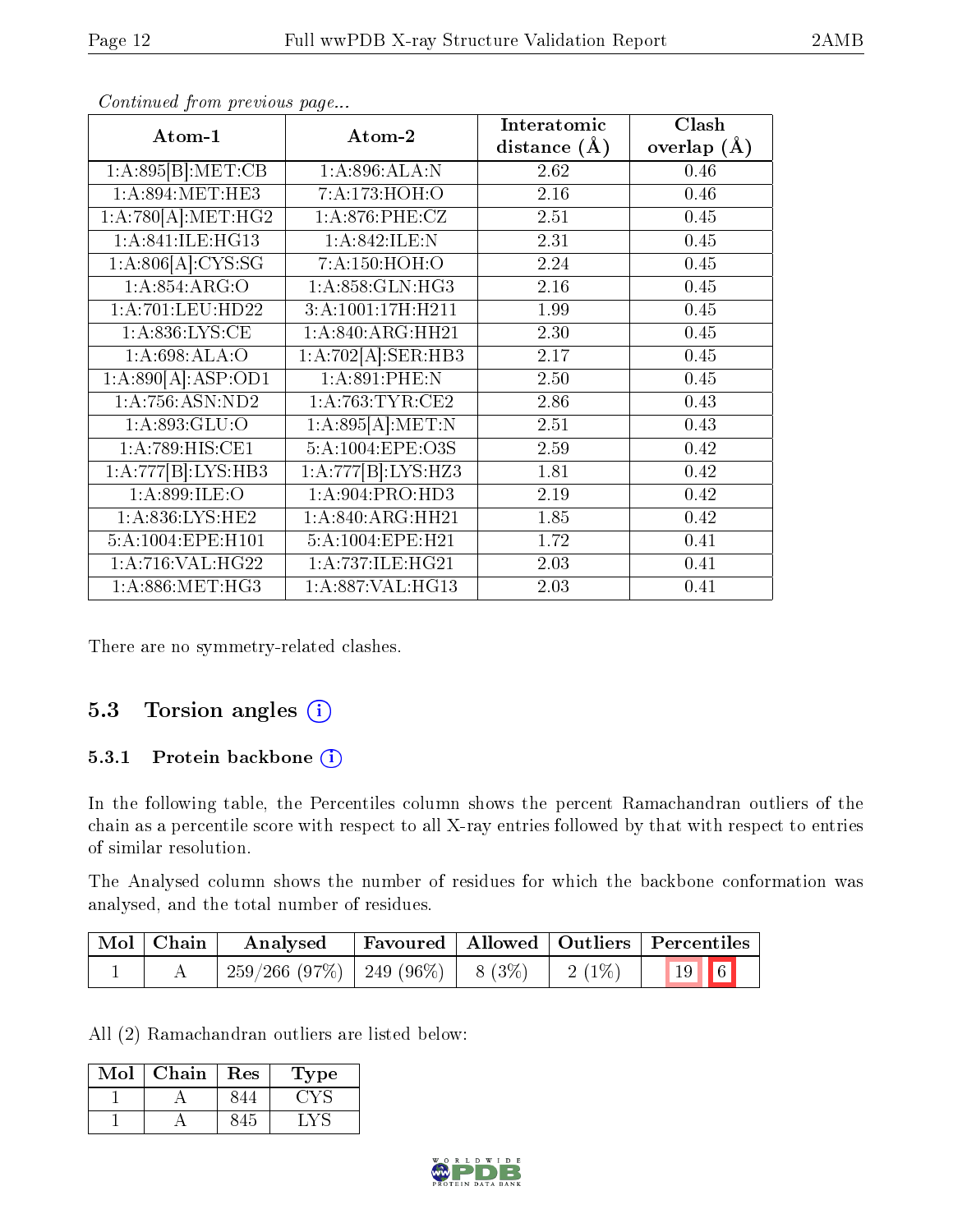#### 5.3.2 Protein sidechains  $(i)$

In the following table, the Percentiles column shows the percent sidechain outliers of the chain as a percentile score with respect to all X-ray entries followed by that with respect to entries of similar resolution.

The Analysed column shows the number of residues for which the sidechain conformation was analysed, and the total number of residues.

| $\mid$ Mol $\mid$ Chain | $\boldsymbol{\mathrm{Analysed}}$        | Rotameric   Outliers   Percentiles |          |  |
|-------------------------|-----------------------------------------|------------------------------------|----------|--|
|                         | $237/243$ (98\%)   229 (97\%)   8 (3\%) |                                    | 37    14 |  |

All (8) residues with a non-rotameric sidechain are listed below:

| Mol | Chain | Res    | <b>Type</b> |
|-----|-------|--------|-------------|
|     | А     | 702[A] | <b>SER</b>  |
|     | А     | 702 B  | <b>SER</b>  |
|     | А     | 760    | $\rm{ARG}$  |
| 1   | A     | 783    | <b>GLN</b>  |
| 1   | А     | 890[A] | <b>ASP</b>  |
|     | А     | 890[B] | ASP         |
|     |       | 918    | THR         |
|     |       | 919    | <b>GLN</b>  |

Some sidechains can be flipped to improve hydrogen bonding and reduce clashes. All (6) such sidechains are listed below:

| Mol | Chain | Res | <b>Type</b>      |
|-----|-------|-----|------------------|
|     |       | 727 | $\overline{ASN}$ |
|     |       | 758 | <b>ASN</b>       |
|     |       | 783 | <b>GLN</b>       |
|     |       | 789 | <b>HIS</b>       |
|     |       | 875 | <b>GLN</b>       |
|     |       | 919 | <b>GLN</b>       |

#### $5.3.3$  RNA  $(i)$

There are no RNA molecules in this entry.

### 5.4 Non-standard residues in protein, DNA, RNA chains (i)

There are no non-standard protein/DNA/RNA residues in this entry.

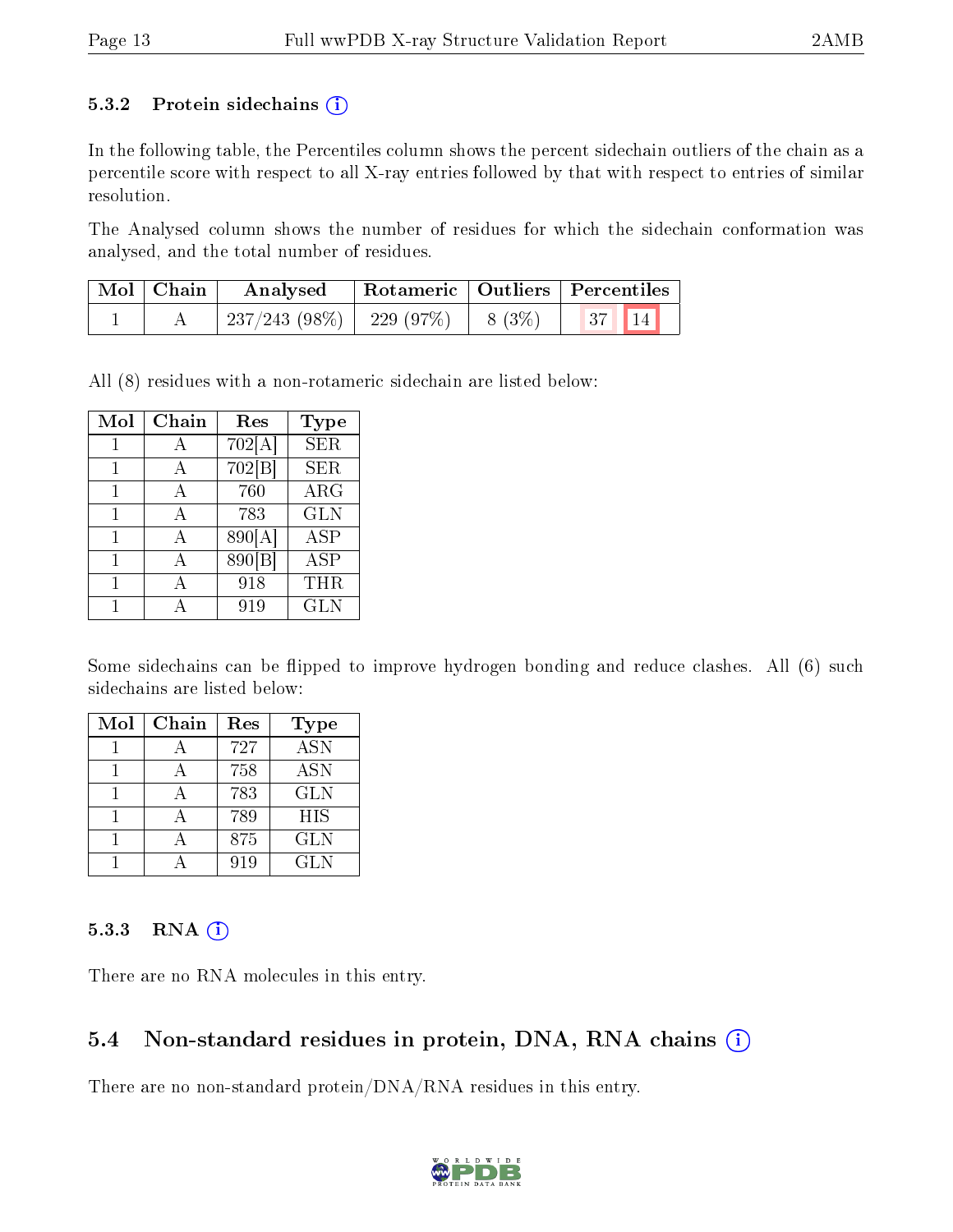### 5.5 Carbohydrates (i)

There are no carbohydrates in this entry.

## 5.6 Ligand geometry  $(i)$

5 ligands are modelled in this entry.

In the following table, the Counts columns list the number of bonds (or angles) for which Mogul statistics could be retrieved, the number of bonds (or angles) that are observed in the model and the number of bonds (or angles) that are defined in the Chemical Component Dictionary. The Link column lists molecule types, if any, to which the group is linked. The Z score for a bond length (or angle) is the number of standard deviations the observed value is removed from the expected value. A bond length (or angle) with  $|Z| > 2$  is considered an outlier worth inspection. RMSZ is the root-mean-square of all Z scores of the bond lengths (or angles).

| Mol            |                 |   | Chain<br>Res |                          | <b>Bond lengths</b><br>Link |      |             | Bond angles |      |             |
|----------------|-----------------|---|--------------|--------------------------|-----------------------------|------|-------------|-------------|------|-------------|
|                | Type            |   |              |                          | Counts                      | RMSZ | # $ Z  > 2$ | Counts      | RMSZ | # $ Z  > 2$ |
| $\overline{4}$ | DTT             | А | 1003         |                          | 7,7,7                       | 7.10 | 3(42%)      | 4,8,8       | 6.04 | $(100\%)$   |
| 3              | 17H             | А | 1001         | $\overline{\phantom{0}}$ | 24, 26, 26                  | 3.50 | $13(54\%)$  | 23,41,41    | 4.19 | $9(39\%)$   |
| 5              | <b>EPE</b>      | А | 1004         | $\blacksquare$           | 12, 12, 15                  | 1.53 | $2(16\%)$   | 14, 16, 20  | 2.79 | $(50\%)$    |
| $\overline{2}$ | SO <sub>4</sub> | А | 1002         |                          | 4,4,4                       | 0.26 |             | 6,6,6       | 0.46 |             |
| 6              | $\rm GOL$       | А | 1005         |                          | 5,5,5                       | 3.67 | $4(80\%)$   | 5,5,5       | 5.74 | $3(60\%)$   |

In the following table, the Chirals column lists the number of chiral outliers, the number of chiral centers analysed, the number of these observed in the model and the number defined in the Chemical Component Dictionary. Similar counts are reported in the Torsion and Rings columns. '-' means no outliers of that kind were identified.

| Mol | Type       | Chain | Res  | Link | Chirals | <b>Torsions</b> | Rings   |
|-----|------------|-------|------|------|---------|-----------------|---------|
|     | <b>DTT</b> |       | 1003 |      | 2/2/2/2 | 4/8/8/8         |         |
|     | 17H        |       | 1001 |      |         | 2/6/63/63       | 0/4/4/4 |
| 5   | EPE.       |       | 1004 |      |         | 0/6/14/19       | 0/1/1/1 |
| 6   | GOL        |       | 1005 |      |         | 3/4/4/4         |         |

All (22) bond length outliers are listed below:

| Mol | Chain | Res  | Type       | Atoms                            | Z        | Observed $(A)$ | Ideal(A |
|-----|-------|------|------------|----------------------------------|----------|----------------|---------|
|     |       | 1003 | <b>DTT</b> | $O2-C2$                          | $-17.25$ | 1.06           | 1.43    |
| 3   |       | 1001 | 17H        | $O3-C3$                          | 11.35    | 1.41           | 1.23    |
|     |       | 1003 | <b>DTT</b> | $O3-C3$                          | $-6.12$  | 1.30           | 1.43    |
| 3   |       | 1001 | 17H        | C <sub>18</sub> -C <sub>13</sub> | 5.61     | 1.64           | 1.55    |
|     |       | 1005 |            | $O2-C2$                          | $-5.02$  | 1.28           | 1.43    |

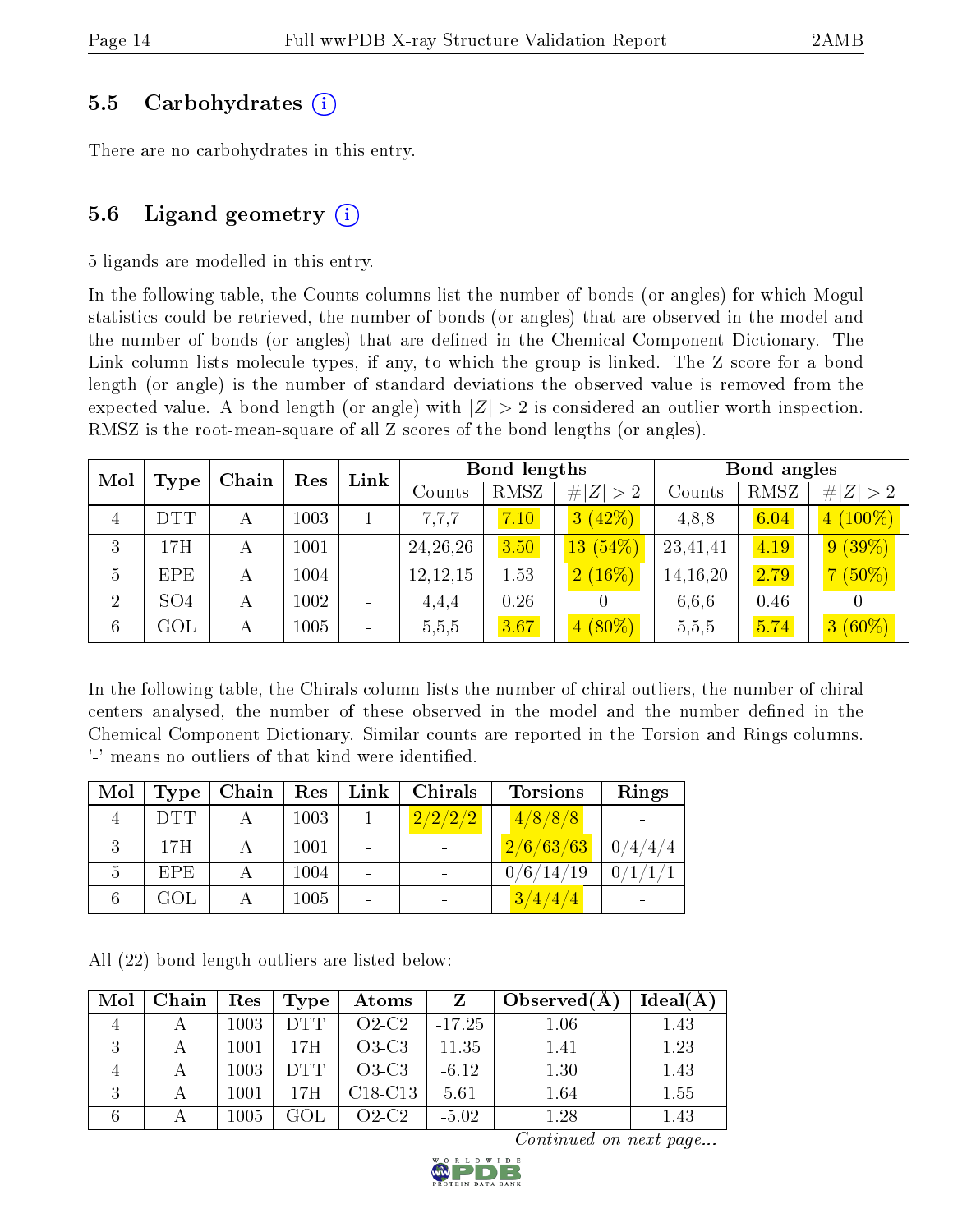| Mol            | Chain    | Res  | <b>Type</b> | Atoms     | $\mathbf{Z}$ | Observed $(\AA)$ | Ideal(A) |
|----------------|----------|------|-------------|-----------|--------------|------------------|----------|
| 3              | А        | 1001 | 17H         | $C11-C12$ | 4.95         | 1.41             | 1.33     |
| 6              | $\bf{A}$ | 1005 | GOL         | $O1-C1$   | 4.38         | 1.60             | 1.42     |
| 3              | A        | 1001 | 17H         | $C8-C9$   | 4.27         | 1.58             | 1.51     |
| 3              | A        | 1001 | 17H         | $C11-C9$  | 3.86         | 1.54             | 1.44     |
| 3              | А        | 1001 | 17H         | C16-C17   | 3.59         | 1.59             | 1.54     |
| 6              | А        | 1005 | $\rm GOL$   | $C3-C2$   | $-3.38$      | 1.37             | 1.51     |
| 3              | А        | 1001 | 17H         | $C1-C2$   | $-3.29$      | 1.42             | 1.52     |
| 4              | А        | 1003 | <b>DTT</b>  | $C3-C2$   | $-3.08$      | 1.45             | 1.52     |
| $\overline{5}$ | A        | 1004 | <b>EPE</b>  | $C2-C3$   | $-2.97$      | 1.44             | 1.51     |
| 6              | А        | 1005 | GOL         | $C1-C2$   | $-2.94$      | 1.39             | 1.51     |
| 3              | A        | 1001 | 17H         | $C4-C5$   | 2.91         | 1.42             | 1.34     |
| 3              | A        | 1001 | 17H         | $C5-C10$  | 2.88         | 1.55             | 1.46     |
| 3              | A        | 1001 | 17H         | $C21-C20$ | 2.55         | 1.62             | 1.51     |
| 3              | A        | 1001 | 17H         | $C22-C18$ | 2.54         | 1.62             | 1.51     |
| $\overline{5}$ | A        | 1004 | <b>EPE</b>  | $C5-N4$   | 2.44         | 1.56             | 1.47     |
| 3              | А        | 1001 | 17H         | $C2-C3$   | $-2.42$      | 1.44             | 1.49     |
| 3              | A        | 1001 | 17H         | $C4-C3$   | $-2.37$      | 1.40             | 1.45     |

Continued from previous page...

All (23) bond angle outliers are listed below:

| Mol            | Chain            | Res  | <b>Type</b> | Atoms                                             | Z        | Observed $(°)$ | Ideal(°) |
|----------------|------------------|------|-------------|---------------------------------------------------|----------|----------------|----------|
| 3              | A                | 1001 | 17H         | $C3-C4-C5$                                        | $-14.53$ | 110.01         | 122.87   |
| 6              | A                | 1005 | GOL         | $O3-C3-C2$                                        | 10.82    | 162.07         | 110.20   |
| 3              | $\bf{A}$         | 1001 | 17H         | $C2-C3-C4$                                        | 9.93     | 132.03         | 116.74   |
| 4              | A                | 1003 | <b>DTT</b>  | $O3-C3-C2$                                        | $-8.28$  | 92.72          | 109.72   |
| $\overline{5}$ | A                | 1004 | <b>EPE</b>  | $O1S-S-C10$                                       | $-6.58$  | 98.99          | 106.92   |
| 6              | $\bf{A}$         | 1005 | GOL         | $O2-C2-C3$                                        | 6.17     | 136.28         | 109.12   |
| 4              | $\boldsymbol{A}$ | 1003 | <b>DTT</b>  | $C2-C1-S1$                                        | $-5.70$  | 97.90          | 114.47   |
| $\overline{4}$ | A                | 1003 | <b>DTT</b>  | $C3-C4-S4$                                        | $-5.25$  | 99.20          | 114.47   |
| 3              | $\bf{A}$         | 1001 | 17H         | $C21-C20-C17$                                     | $-4.83$  | 104.97         | 116.16   |
| 5              | A                | 1004 | <b>EPE</b>  | $O2S-S-C10$                                       | 4.53     | 112.37         | 106.92   |
| 4              | A                | 1003 | <b>DTT</b>  | $O2-C2-C3$                                        | 4.17     | 118.30         | 109.72   |
| 3              | A                | 1001 | 17H         | $O3-C3-C2$                                        | $-4.00$  | 113.30         | 121.57   |
| 3              | $\bf{A}$         | 1001 | 17H         | $O3-C3-C4$                                        | $-3.67$  | 114.62         | 121.68   |
| 6              | $\boldsymbol{A}$ | 1005 | GOL         | $O1-C1-C2$                                        | 3.07     | 124.91         | 110.20   |
| $\overline{5}$ | $\boldsymbol{A}$ | 1004 | <b>EPE</b>  | $O3S-S-C10$                                       | 3.02     | 110.66         | 105.77   |
| $\overline{5}$ | $\bf{A}$         | 1004 | <b>EPE</b>  | $C9-N1-C6$                                        | $-2.83$  | 103.99         | 111.23   |
| 5              | $\bf{A}$         | 1004 | <b>EPE</b>  | $C6-N1-C2$                                        | 2.79     | 115.10         | 108.83   |
| 3              | $\bf{A}$         | 1001 | 17H         | $C16-C15-C14$                                     | $-2.66$  | 99.33          | 104.58   |
| 3              | A                | 1001 | 17H         | $C15-C16-C17$                                     | 2.58     | 109.85         | 107.00   |
| $\overline{5}$ | $\bf{A}$         | 1004 | <b>EPE</b>  | $O3S-S-O1S$                                       | 2.38     | 117.08         | 111.27   |
| 3              | А                | 1001 | 17H         | C <sub>22</sub> -C <sub>18</sub> -C <sub>13</sub> | 2.26     | 120.42         | 115.97   |

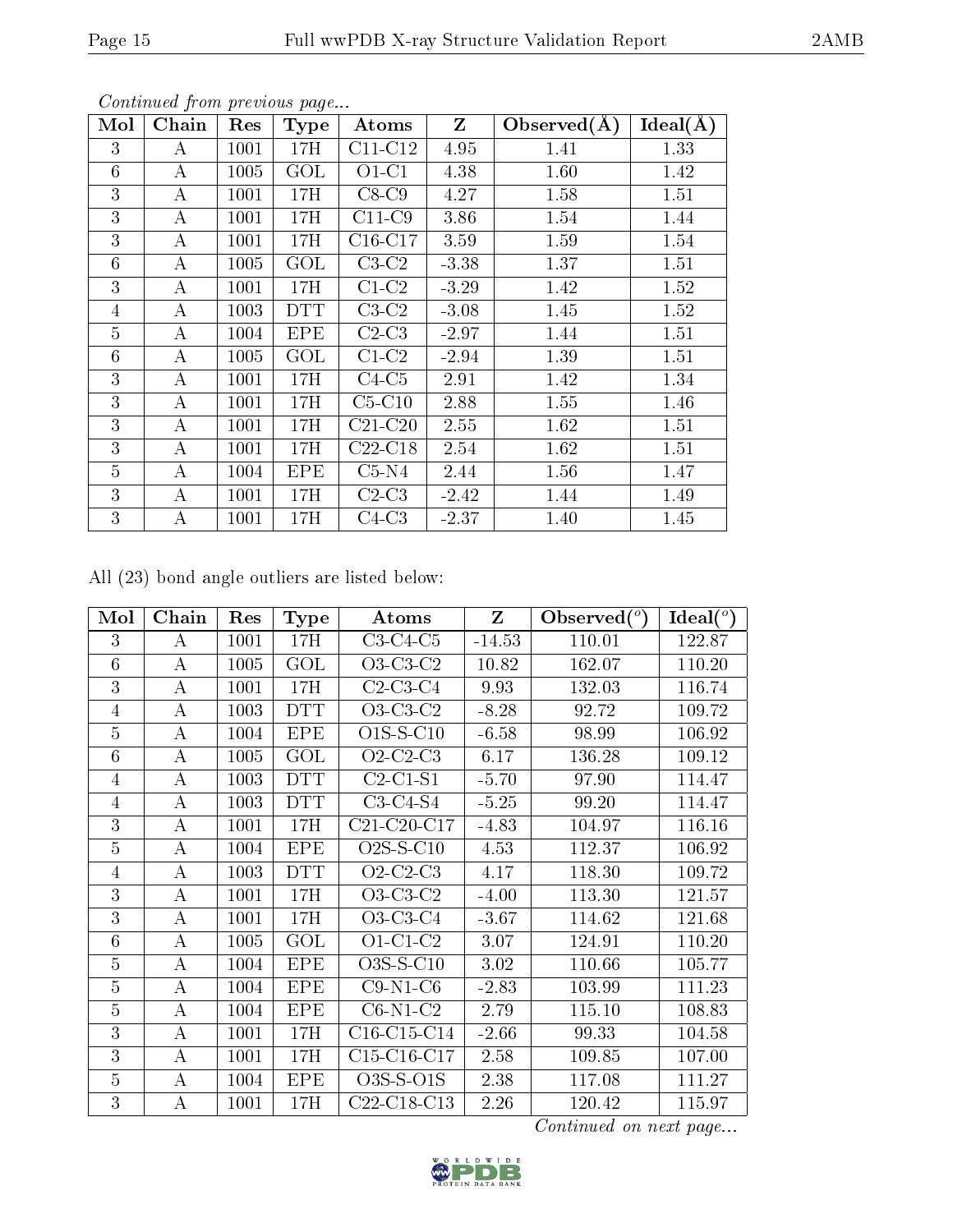Continued from previous page...

| Mol | Chain | Res      | 'Type | Atoms      |         | Observed $(°)$ | Ideal $(°)$ |
|-----|-------|----------|-------|------------|---------|----------------|-------------|
|     |       | $1001\,$ | 1 7H  | $C1-C2-C3$ |         | 117.56         | 113.27      |
|     |       | 1004     | FPF.  | $C3-C2-N1$ | $-2.05$ | 108.01         | 110.94      |

All (2) chirality outliers are listed below:

| Mol | Chain | $\operatorname{Res}$ |           | Type   Atom |
|-----|-------|----------------------|-----------|-------------|
|     |       | 1003                 | 1 E 1 T 1 |             |
|     |       | 1003                 | 1 E 1 T 1 | ි.3         |

All (9) torsion outliers are listed below:

| Mol | Chain | Res  | Type       | Atoms                                                          |
|-----|-------|------|------------|----------------------------------------------------------------|
| 4   | А     | 1003 | <b>DTT</b> | C1-C2-C3-O3                                                    |
| 4   | А     | 1003 | <b>DTT</b> | $C1$ -C <sub>2</sub> -C <sub>3</sub> -C <sub>4</sub>           |
| 4   | А     | 1003 | <b>DTT</b> | O2-C2-C3-O3                                                    |
| 4   | А     | 1003 | <b>DTT</b> | O <sub>2</sub> -C <sub>2</sub> -C <sub>3</sub> -C <sub>4</sub> |
| 3   | А     | 1001 | 17H        | C16-C17-C20-C21                                                |
| 3   | А     | 1001 | 17H        | O17-C17-C20-C21                                                |
| 6   | А     | 1005 | GOL        | O1-C1-C2-O2                                                    |
| 6   | А     | 1005 | GOL        | C1-C2-C3-O3                                                    |
| 6   | Д     | 1005 | GOL        | O1-C1-C2-C3                                                    |

There are no ring outliers.

4 monomers are involved in 9 short contacts:

|  |      |       | Mol   Chain   Res   Type   Clashes   Symm-Clashes |
|--|------|-------|---------------------------------------------------|
|  | 1003 | DTL   |                                                   |
|  | 1001 | 17H   |                                                   |
|  | 1004 | EPE)  |                                                   |
|  | 1005 | GO 1. |                                                   |

The following is a two-dimensional graphical depiction of Mogul quality analysis of bond lengths, bond angles, torsion angles, and ring geometry for all instances of the Ligand of Interest. In addition, ligands with molecular weight > 250 and outliers as shown on the validation Tables will also be included. For torsion angles, if less then 5% of the Mogul distribution of torsion angles is within 10 degrees of the torsion angle in question, then that torsion angle is considered an outlier. Any bond that is central to one or more torsion angles identified as an outlier by Mogul will be highlighted in the graph. For rings, the root-mean-square deviation (RMSD) between the ring in question and similar rings identified by Mogul is calculated over all ring torsion angles. If the average RMSD is greater than 60 degrees and the minimal RMSD between the ring in question and any Mogul-identified rings is also greater than 60 degrees, then that ring is considered an outlier. The outliers are highlighted in purple. The color gray indicates Mogul did not find sufficient

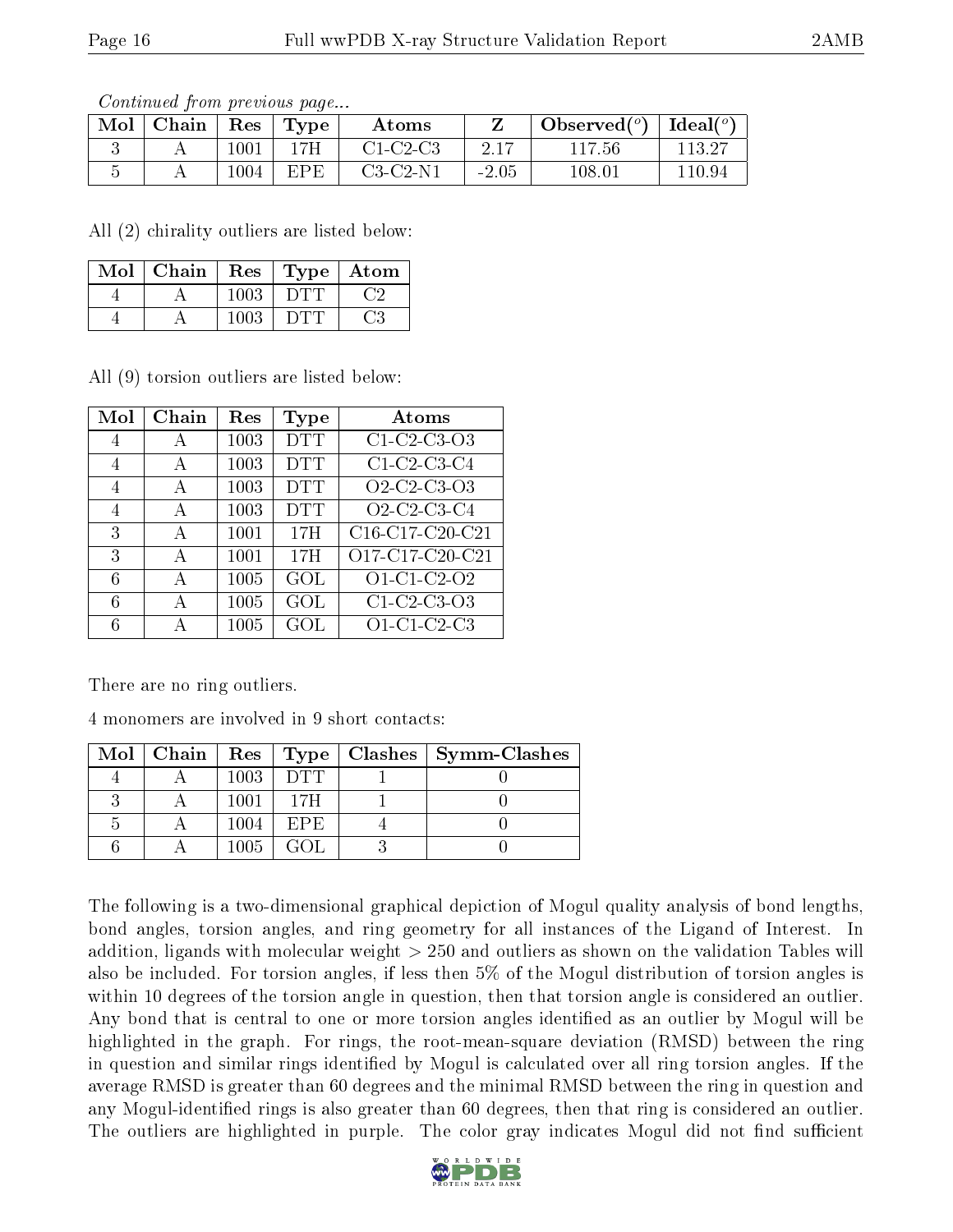

equivalents in the CSD to analyse the geometry.

## 5.7 [O](https://www.wwpdb.org/validation/2017/XrayValidationReportHelp#nonstandard_residues_and_ligands)ther polymers (i)

There are no such residues in this entry.

### 5.8 Polymer linkage issues  $(i)$

The following chains have linkage breaks:

|  | Mol   Chain   Number of breaks |
|--|--------------------------------|
|  |                                |

All chain breaks are listed below:

| Model | Chain | Residue-1     | $\boldsymbol{\mathrm{Atom}\text{-}1}$ | Residue-2                | Atom-2   Distance (A) |
|-------|-------|---------------|---------------------------------------|--------------------------|-----------------------|
|       |       | 917:HIS       |                                       | 918:THR                  | 1.64                  |
|       |       | 894:MET       |                                       | $895[A]\colon\text{MET}$ | 1.10                  |
|       |       | 852:CYS       |                                       | 853:SER                  | 1.07                  |
|       |       | 895[A].MET    |                                       | 896:ALA                  | 0.98                  |
|       |       | $895 B $ :MET |                                       | 896:ALA                  | 0.74                  |

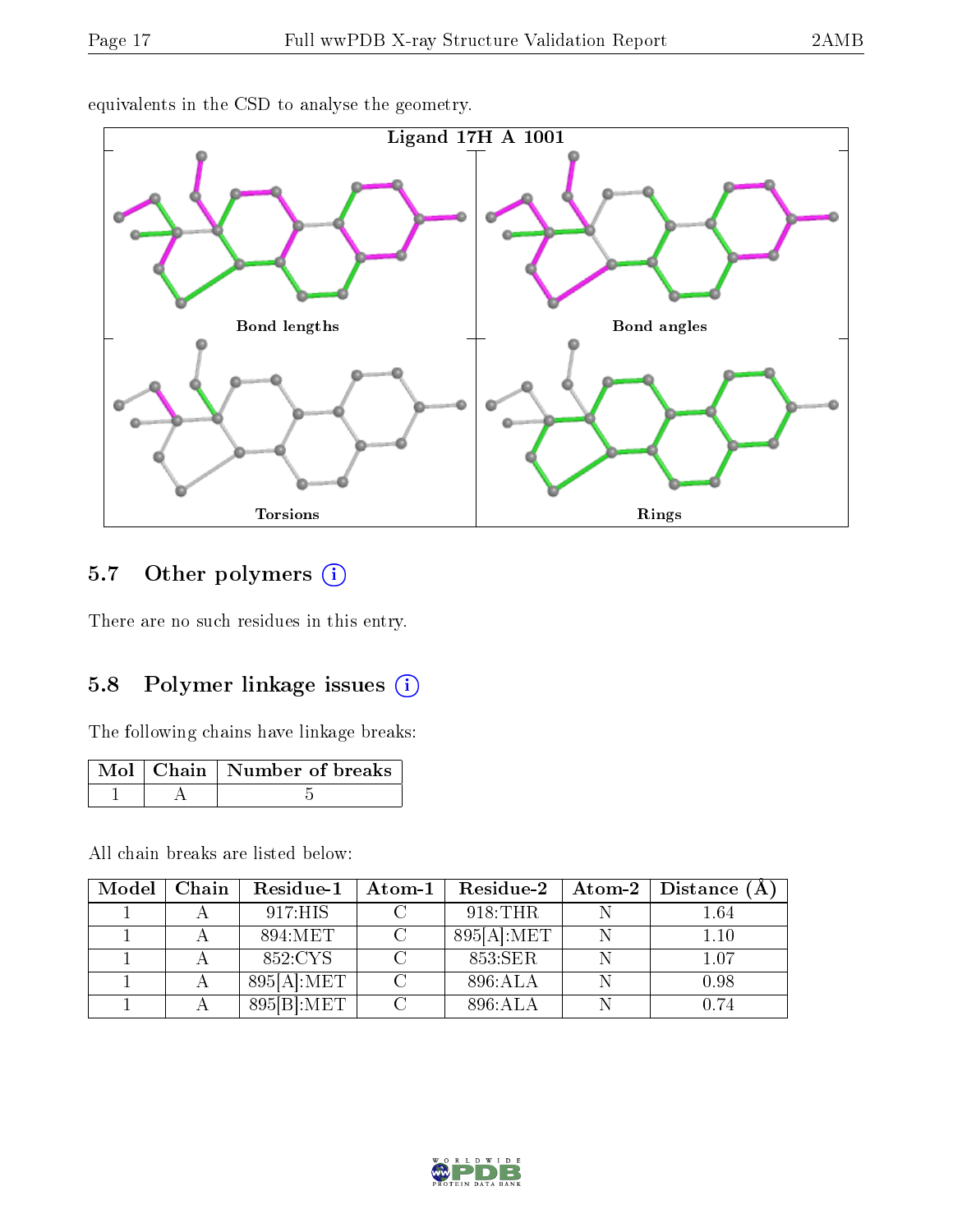## 6 Fit of model and data  $(i)$

## 6.1 Protein, DNA and RNA chains  $(i)$

In the following table, the column labelled  $#RSRZ> 2'$  contains the number (and percentage) of RSRZ outliers, followed by percent RSRZ outliers for the chain as percentile scores relative to all X-ray entries and entries of similar resolution. The OWAB column contains the minimum, median,  $95<sup>th</sup>$  percentile and maximum values of the occupancy-weighted average B-factor per residue. The column labelled ' $Q< 0.9$ ' lists the number of (and percentage) of residues with an average occupancy less than 0.9.

| $\mid$ Mol $\mid$ Chain | Analysed                  | $ \langle \mathrm{RSRZ}\rangle $ | $\#\text{RSRZ}\text{>2}$ |  | $\mid$ OWAB(Å <sup>2</sup> ) $\mid$ Q<0.9 |                                              |  |
|-------------------------|---------------------------|----------------------------------|--------------------------|--|-------------------------------------------|----------------------------------------------|--|
|                         | $\pm 246/266$ (92%) $\pm$ | 0.08                             |                          |  |                                           | 17 (6%)   16   22   16, 24, 47, 62   10 (4%) |  |

All (17) RSRZ outliers are listed below:

| Mol            | Chain              | Res                     | <b>Type</b> | $_{\rm RSRZ}$ |
|----------------|--------------------|-------------------------|-------------|---------------|
| 1              | А                  | 844                     | <b>CYS</b>  | 9.0           |
| $\mathbf{1}$   | $\overline{\rm A}$ | 886                     | MET         | 6.4           |
| $\mathbf{1}$   | $\overline{\rm A}$ | 851                     | SER         | 4.5           |
| $\mathbf{1}$   | $\overline{\rm A}$ | 850                     | THR         | 4.1           |
| $\mathbf{1}$   | $\overline{\rm A}$ | 887                     | <b>VAL</b>  | 4.0           |
| $\mathbf{1}$   | $\overline{\rm A}$ | 852                     | <b>CYS</b>  | 4.0           |
| $\mathbf{1}$   | $\overline{\rm A}$ | 842                     | ILE         | 3.9           |
| $\mathbf{1}$   | $\overline{A}$     | 843                     | ALA         | 3.8           |
| $\mathbf{1}$   | $\overline{\rm A}$ | 890[A]                  | ASP         | 3.5           |
| $\mathbf{1}$   | $\overline{A}$     | 846                     | ${\rm ARG}$ | 3.3           |
| $\mathbf{1}$   | $\overline{\rm A}$ | 885                     | HIS         | 3.0           |
| $\mathbf{1}$   | $\overline{\rm A}$ | 845                     | <b>LYS</b>  | 2.9           |
| $\mathbf{1}$   | $\overline{A}$     | 919                     | GLN         | 2.6           |
| $\mathbf{1}$   | $\overline{\rm A}$ | 694                     | PRO         | 2.4           |
| $\mathbf{1}$   | $\overline{A}$     | 918                     | THR         | 2.4           |
| $\mathbf{1}$   | $\overline{A}$     | 692                     | ASN         | 2.1           |
| $\overline{1}$ | $\overline{A}$     | $895 \overline{\rm{A}}$ | MET         | 2.0           |

## 6.2 Non-standard residues in protein, DNA, RNA chains (i)

There are no non-standard protein/DNA/RNA residues in this entry.

### 6.3 Carbohydrates  $(i)$

There are no carbohydrates in this entry.